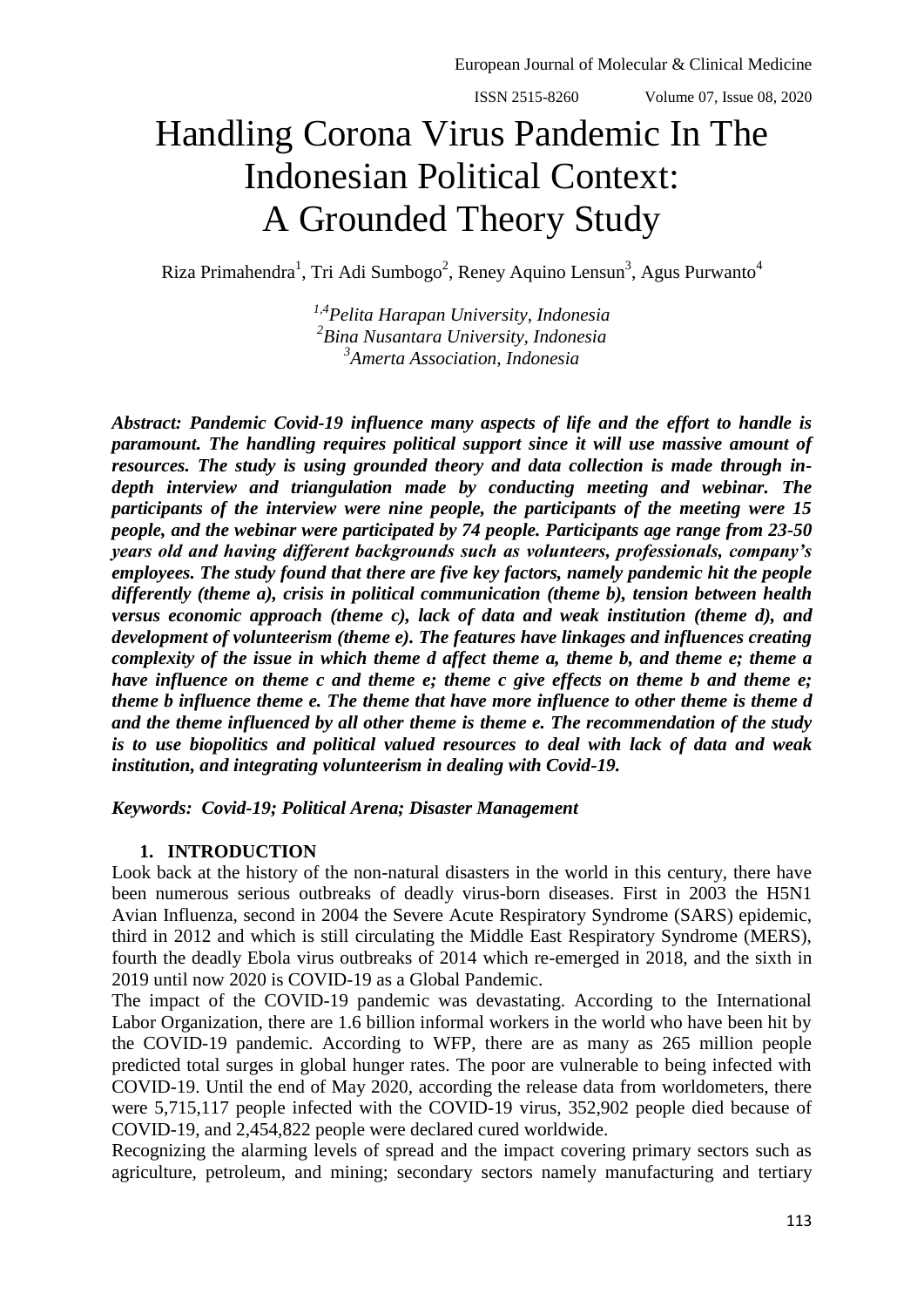ISSN 2515-8260 Volume 07, Issue 08, 2020

sectors including education and finance (Nicola, Alsafi, Sohrabi, Kerwan, Al-Jabir, Iosifidis, Agha, Agha, 2020; Laing, 2020) complicated by inadequate respond to contain it, on March 11, 2020, WHO declared that Corona Virus Disease 2019 (Covid-19) can be characterized as a pandemic. Following the statement, Government of Indonesia (GOI) on April 13, 2020 declared Covid-19 as non-nature national disaster. The declaration did not weather criticism from several people that perceived the respond to the pandemic as late, partial, and inadequate.

Indonesia is located in the ring of fire and natural disasters are experienced frequently. Regulations on disaster management (Law no. 24/2007) already enacted and special unit to deal with the disaster named national body on disaster management (Badan Nasional Penanggulangan Bencana, BNPB) and its local structure named Local Disaster Management Body (Badan Penanggulangan Bencana Daerah, BPBD) also already formed at provinces and district level. However, Covid-19 pandemic created several multi-dimension political tensions, national government and local government, among ministries and government offices, government and parliament members, government and social groups, and among social groups, resulted in uncertainties, rivalries, and overlap actions to deal with.

The pandemic is not short-lived and it is expected that impact of it will broad and longlasting. The multi stakeholder concerted effort will be required to deal with the pandemic. The study intention is to propose an approach to handle Covid-19 pandemic and similar disaster by recognizing the dynamic of Indonesian political context.

# **2. LITERATURE REVIEW**

#### *The Characteristics of Covid-19*

Covid-10 spreading level is the reason that made the virus became pandemic. Ali and Alharbi (2020) identified several characteristics of Covid-19, they area) infecting the area of upper gastrointestinal and respiratory tract of the humans, including mammals and the birds, b) the virus can mutate slowly and make it a challenge for the treatment, c) The symptoms may arise within 14 days after the infection; in some cases, the diseases prevail after 27 days, d) The common signs of infection are sneezing, sore throat, dry cough, high fever, respiratory problems, fatigue, muscle pain, e) spreading by the sneezing, cough droplets and contact, f) the virus enters the body through the mouth, nose, and eyes.

As experienced in affected areas, the people with intensive contact and open exposure in public spaces will have significant chance to be in infected and transmitted the virus in their family and communities (Liu, Gua, Xia, Shi, Zhou, Shi, Liu, 2020).

When compared the thread-defining the characteristics of microbes which is consist of aspect about infectiousness, virulence, and pandemic thread between COVID-19 with the other microbes, we could show in the table below :

| <b>Agent</b>     | <b>Infectiousness</b> | <b>Virulence</b> | <b>Pandemic Threat</b> |
|------------------|-----------------------|------------------|------------------------|
| <b>SARS</b>      | Moderate              | High             | Low                    |
| <b>Avian</b>     | Very low              | Very high        | Low                    |
| <b>Influenza</b> |                       |                  |                        |
| (H5N1)           |                       |                  |                        |
| <b>Ebola</b>     | Moderate              | Very high        | Low                    |
| <b>Mers</b>      | Low                   | Very high        | Low                    |
| <b>Swine Flu</b> | High                  | Low              | Low                    |
| COVID-19         | High                  | High             | High                   |

Source : Margadana (2020)

According the data above, the high infectiousness and high virulence with high pandemic threat will lead to a very serious biological event in the earth on many countries..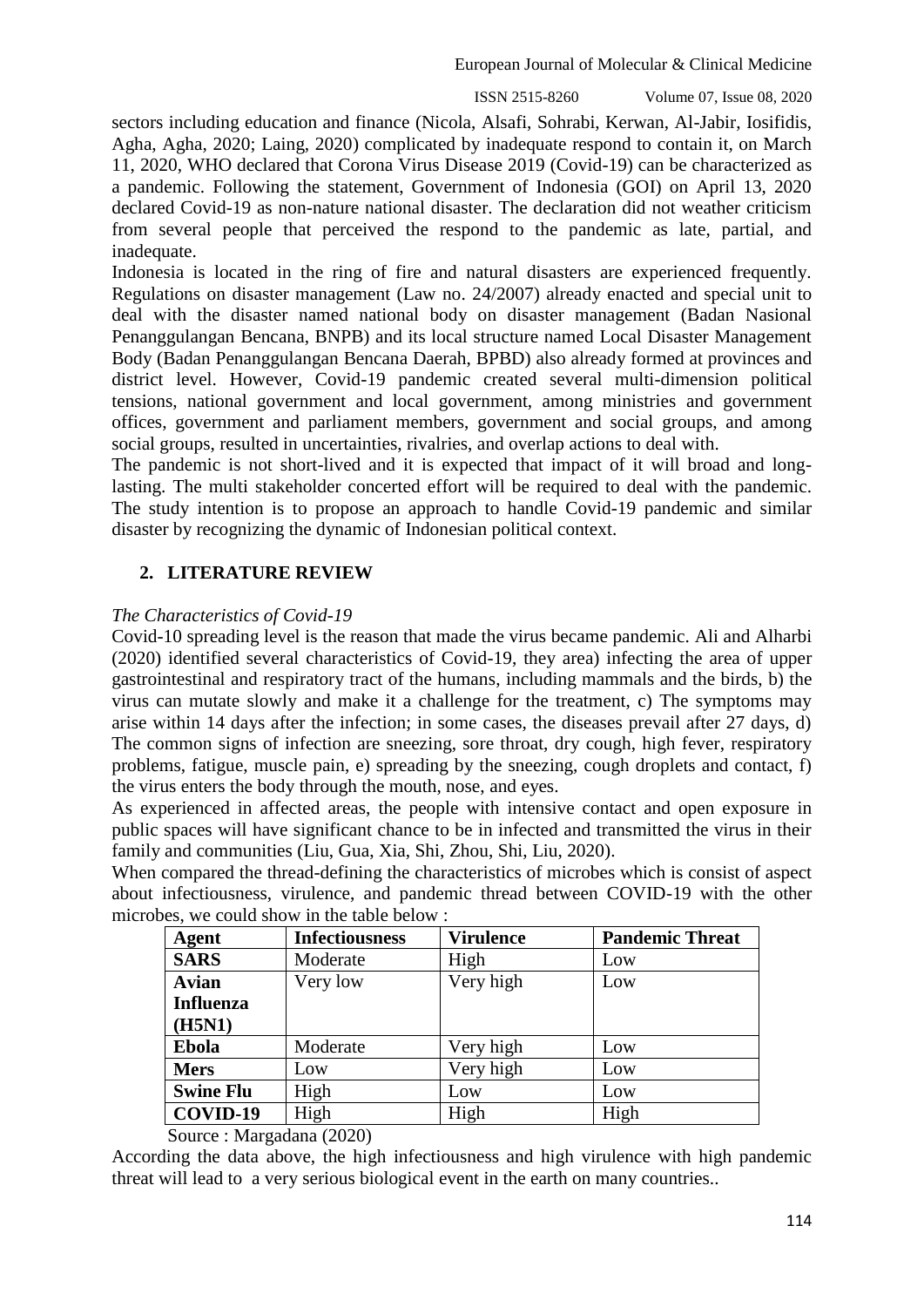#### *The impacts of Covid-19*

The impacts cover multiple aspects and dimensions. Mesa Vieira, Franco, Restrepo, Abela (2020) in their study warned that the pandemic already reaches low and middle-income communities with limited resources and inadequate health services and system. The vulnerable groups that need to be given special intervention are the elderly, imprisoned individuals, homeless, migrant, indigenous, and people with disabilities. Kabir, Afzal, Khan, Ahmed (2020) emphasized the significant impact of the pandemic to internally displaced persons (IDPs). For the vulnerable groups, social and economic conditions, structural injustice, and other related factors enhance the exposure risk and lead to more fatality cases. (Millett, Jones, Benkeser, Baral, Mercer, Beyrer, Honermann, Lankiewicz, Mena, Crowley, Sherwood, Sullivan, 2020).

The physical and social distancing applied in many areas of affected countries had influenced ordinary people and families. Many cases of health anxiety, financial worriedness, and social support for the affected, was positively associated with Covid-19 (Tull, Edmonds, Scamaldo, Richmond, Rose, Gratz, 2020).

As experienced by many countries, The Covid-19 pandemic became economic crisis that alarming many economic players namely investors, management, employees, small business owners, including policy makers and public at large that the economic damage caused by the pandemic on an unprecedented magnitude (Goodell, 2020).

The COVID-19 pandemic raised the domino effect in economic landscape. There are four stages of business damaged and decreasing economy activities in several industries. The first stage is the travel tourism and hotel industry, the second stage is the manufacture, factories, and transportation industry, third stage is oil & gas, mining, and services industry, and the fourth stage is micro & small business, finance, and primary activities such as farming (Primahendra, 2020). This domino effect influences the economic structure on Indonesian economy landscape. According the Ministry of Cooperation & Small Medium Enterprises of Republic Indonesia (Kemenkop UKM RI) in 2018 released the amount of business actor and labour who operate in Indonesia.

| <b>Business Actor</b> | Amount          | Labour      |
|-----------------------|-----------------|-------------|
| / Entreprize          | $\mathcal{O}_0$ | $(\%)$      |
| Micro                 | 62.106.900      | 107.232.992 |
|                       | (98,7%)         | (89,17%)    |
| Small                 | 757.090         | 5.704.321   |
|                       | $(1,2\%)$       | $(4,47\%)$  |
| Medium                | 58.627          | 3.736.103   |
|                       | $(0,09\%)$      | $(3,11\%)$  |
| Big                   | 5.460           | 3.586.769   |
|                       | $(0.01\%)$      | $(2,98\%)$  |

Source : Kemenkop UKM RI (2018)

Other aspect of influence is related to digital world. Modern society is working and communicating in digital world, digital factors are likely contributing to the complexity and contribute to unequal distribution of vulnerability. Most of the information and mitigation of the pandemic is distributed and accessed through digital technology, the inequalities of the technology will lead to inequal information access and lead to inequal capabilities to respond the pandemic. In other words, given the dependency toward technology in all spheres of life, digital inequalities put the most digitally disadvantaged more at risk, both to get the virus itself, inability to access required information and suffering from other negative impact related to the crisis overall (Beaunoyer, Dupere, Guitton, 2020).

Environment experienced different outcomes. Pollution in some of the epicenters of COVID-19 has reduced in significant numbers (Muhammad, Long, Salman, 2020). On the other side,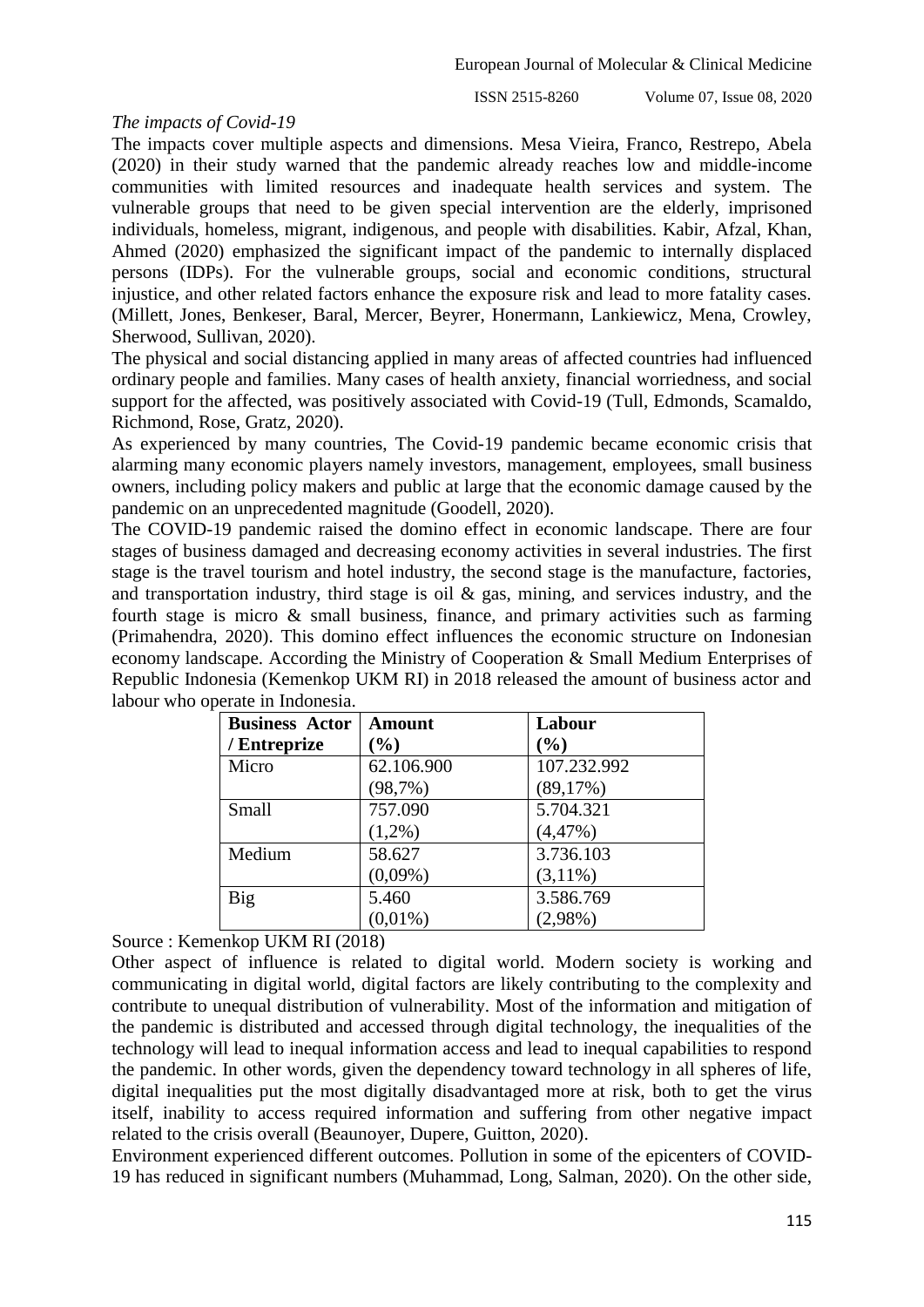ISSN 2515-8260 Volume 07, Issue 08, 2020

the easy spread of this virus made people to wear different type of protective equipment such as face mask, gloves and hand sanitizer on a daily basis that resulted in generation of a massive amount of medical wastes that in some cases is not well-managed (Saadat, Rawtani, Hussain, 2020).

## *The political context of disaster*

Recognizing the impact of the pandemic, any required governmental actions to deal with must be able to link between science and political actions. (Vieiraa et al, 2020). On the political dimension, Putra and Matsuyuki (2019) found that decentralization such as implemented in Indonesia had several impacts, they are a) Theoretically, better implementation of disaster management by local government since the regulation, institutional set-up, budget, and response supposedly locally driven, b) there is potential challenges since each local governments can develop their own policy and mechanisms, it will creates regulatory inconsistencies at national level and it can lead to institutional difficulties for broad based efforts and collective actions, c) local agencies in many cases lack of experiences and capacities to deal with global issues such as the pandemic and it can create dependencies to national institutions.

The disaster such as Covid-19 pandemic create a situation named as biopolitics (David & Le Dévédec, 2018), which is the required political effort for readiness, coordination, funding, and delivering any activities to ensure population health must confronting diverging political interests through democratic mechanism. During a disaster, different political groups can have different point of view and develop their own political agenda. These conceptions and agendas need to be managed to ensure coordinated actions for dealing with the threats.

In the hyper-connected modern age, pandemic such as Covid-19 will be followed by massive hoax or fake news developed and circulated by different parties for various reasons and create various responses from the population that complicating pandemic response. The outputs of the fake news are social fragmentation, distrust to authorities, and anger mob, the condition that conducive to initiate political action. These conditions, powered by wide access to digital network, social media and in many cases nurtured by politically motive interest can trigger panic that can lead to worse outcome than the pandemic itself (Beaunoyer, 2020).

## *The handling of disaster*

The study by Oosterhoff, Palmer, Wilson, and Shook (2020) reported the most commonly motivations for social distancing relates to social awareness and responsibility not wanting others getting sick. When people develop wider awareness and responsibility, they will voluntarily involve in many related activities such as social distancing and lockdowns.

In the situation such as Covid-19 pandemic, it is important to address the issue by strengthening the health system with a community-based approach (León-Martínez, de la Vega, Ramírez, Rodriguez-Aguilar, Flores-Ramírez, 2020).The similar finding also showed by Koon (2020) finding that attention to manage social culture of population is very crucial as showed in the case of Singapore. To conclude, the best mitigation results for the pandemic are reported when applying a combination of voluntary and enforceable measures (de Bruin, Lequarre, McCourt, Clevestig, Pigazzani, Jeddi, Colosio, Goulart, 2020).

## **3. METHODS**

The method used in the study is grounded theory which is a qualitative research design to develop general explanation or theory and meaning pattern develop from different experiences and perspectives of the participants. The approach that used following Charmaz by using active coding (Creswell, 2014). Datacollection is made through in-depth interview and triangulation made by conducting meeting and webinar in April 2020.The participants of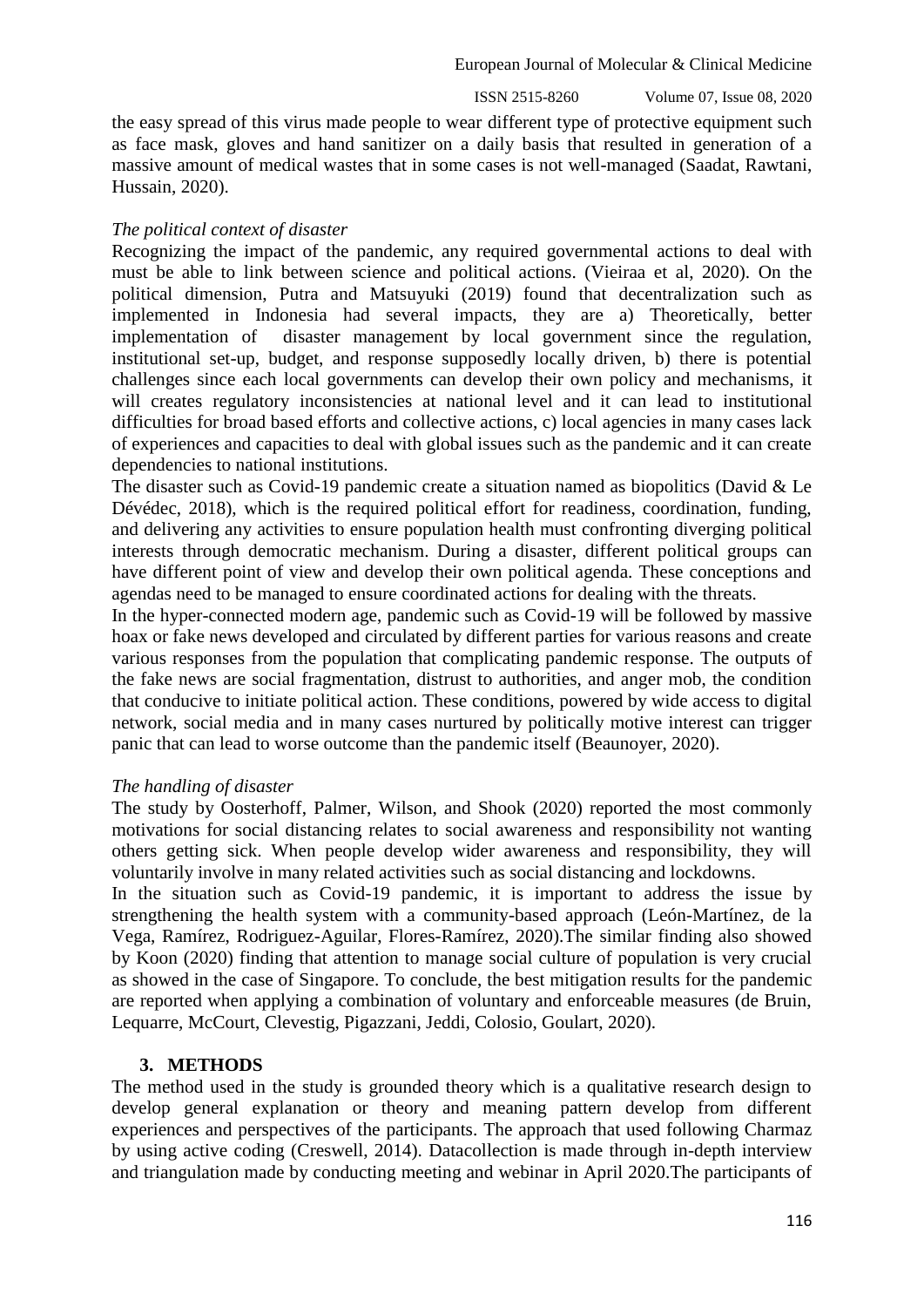ISSN 2515-8260 Volume 07, Issue 08, 2020

the interview were nine people, the participants of the meeting were 15 people, and the webinar were participated by 74 people. Participants age range from 23-50 years old and having different backgrounds such as volunteers, professionals, company's employees that all involved in handling Covid-19 pandemic.

# **4. RESULTS**

This research conduct by some researchers with different background, such as educational, social development, communication, and environmental studies. Grounded theory is used to study the events that are happening. As a research strategy, through grounded theory researchers "produce" general and abstract theories of certain processes, actions, or interactions that come from the views of participants (Creswell, 2010). There are five key themes resulted in coding process, they are:

**1.** *Pandemic hit the people differently (theme a).* There are three groups of people that affected by the pandemic. Firstly, they who own or work in the company that still can operate or having enough liquidity to provide salary during broad scale social limitation (*Pembatasan Sosial Berskala Besar*, PSBB); secondly, poor people and micro businesses; thirdly, people who lost their job because their company or job heavily hit by the PSBB. Statistically, the second and third group constitute of more than 90% of workforce. The second group has to face three immediate challenges namely exposure to the virus cause by social-economic condition, lack of access to adequate health services, and fast depletion of saving and asset. Together with the third group, they will heavily rely on government support to be able surviving during the pandemic without any economic activities. By the economic sector, tertiary sectors such as travel & tourism industry, and service industry are the one that immediately hit by the pandemic, followed by secondary sectors such as manufacture and processing industry. Primary sectors such as agriculture, fisheries, livestock is still running with many difficulties. The primary sector must absorb the impact of the secondary and tertiary sector collapsed. Nevertheless, there are some industry that experiencing a boost during the pandemic such as sanitary, telecommunication, digital marketplace, and logistic, but these industries cannot compensate the negative impact experienced by other industry.

**2.** *Political communication is another crisis (theme b).* There are three levels of communication crisis, namely within ministries and government offices, among political actors, and within society. Since the beginning of the pandemic, many ministries and government offices sent unconsolidated and contradicting messages as perceived by the public. Political actors, namely political figures and political groups made statements and policies that can be seen as there was political competition and rivalries. Many of the statements and policies is not based on credible data, having weak legal base, and create false impressions to other parties. As the result, within society many contradicting messages, fake news, and hoax created and distributed. The exchange of the message and unchecked information dominate the public space and create further uncertainties and distrust. Trust is the center of effective risk and disaster communication by the government, both in the national and local context. In the era of rapidly developing communication ecosystems, the state apparatus need to understand how to build and maintain trust. This is very important so that the government is trusted as the main source of information (Liu & Mehta, 2020).

**3.** *Health versus economic approach (theme c).* There are two main messages that dominate the public space, they are health approach that emphasize to prioritize the effort to minimize the infection rate before starting any other activities, and economic approach that propose starting economic activity with taking necessary precautionary steps for avoiding economic collapse. They who support the health approach send the warning that any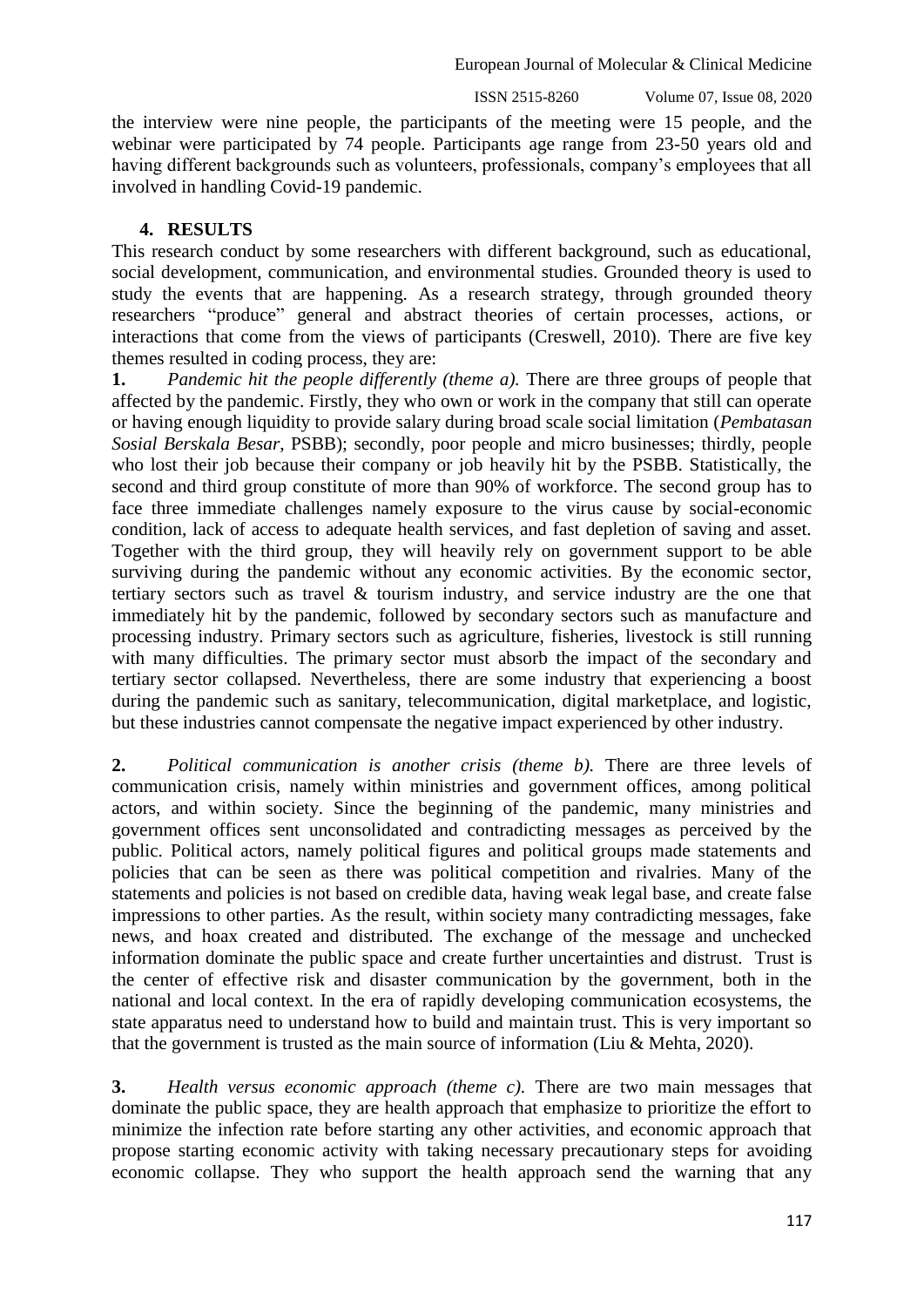ISSN 2515-8260 Volume 07, Issue 08, 2020

relaxation of the PSBB and economic activity will lead to wider infections and create second waves of infections. The supporters of economic approach have the argument that without any substantial economic activity will hamper the capacity of the government to deal with the pandemic in the long run and many companies will be collapse creating more unemployment. Those two approaches are not necessarily competing and exclusive. The two approach can be seen as complimentary as shown below.



#### Graphic 1.

Four scenarios of health and economic intervention

The key intention of health approach is saving the lives and it is done through tracing, testing, treating, and isolating. While the economic approach intention is to secure the livelihood of the people and ensuring the economic capacity to jump-start is not jeopardize. Based on the diagram, there are four scenarios. Scenario A is the situation in which both health and economic intervention are not effective and hamper both health and economic condition. Scenario B is the condition in which economic intervention effective but health intervention is not. In other words, economic activity is starting together with virus infection rate is high. In this circumstance the spreading the virus will affect the economic and slowing down the growth. Scenario C is characterized by rapid and effective health intervention but ineffective economic intervention. The situation in this scenario will soon lead to inability of government and household to bear the cost for isolation. Health intervention will be short-lived, dissatisfaction will be spread out and people will disobey the authorities and will go out seizing any available economic opportunity. Until April 2020, the amount of the terminated workers happened in 116.370 companies with 2.084.593 employees and total case of people infected the COVID-19 about 9.000 people.

**4.** *Lack of data and weak institution (theme d).* Since 2014, BNPB has stated that baseline data are very important at every stage in disaster management. The data can be sourced from the results of population censuses and large-scale surveys, such as Population Censuses or Village Potentials. These data are then processed and presented with the aim of assisting in the preparation of plans and analyzes that are more appropriate in determining population numbers, including vulnerable groups and public infrastructure, that are affected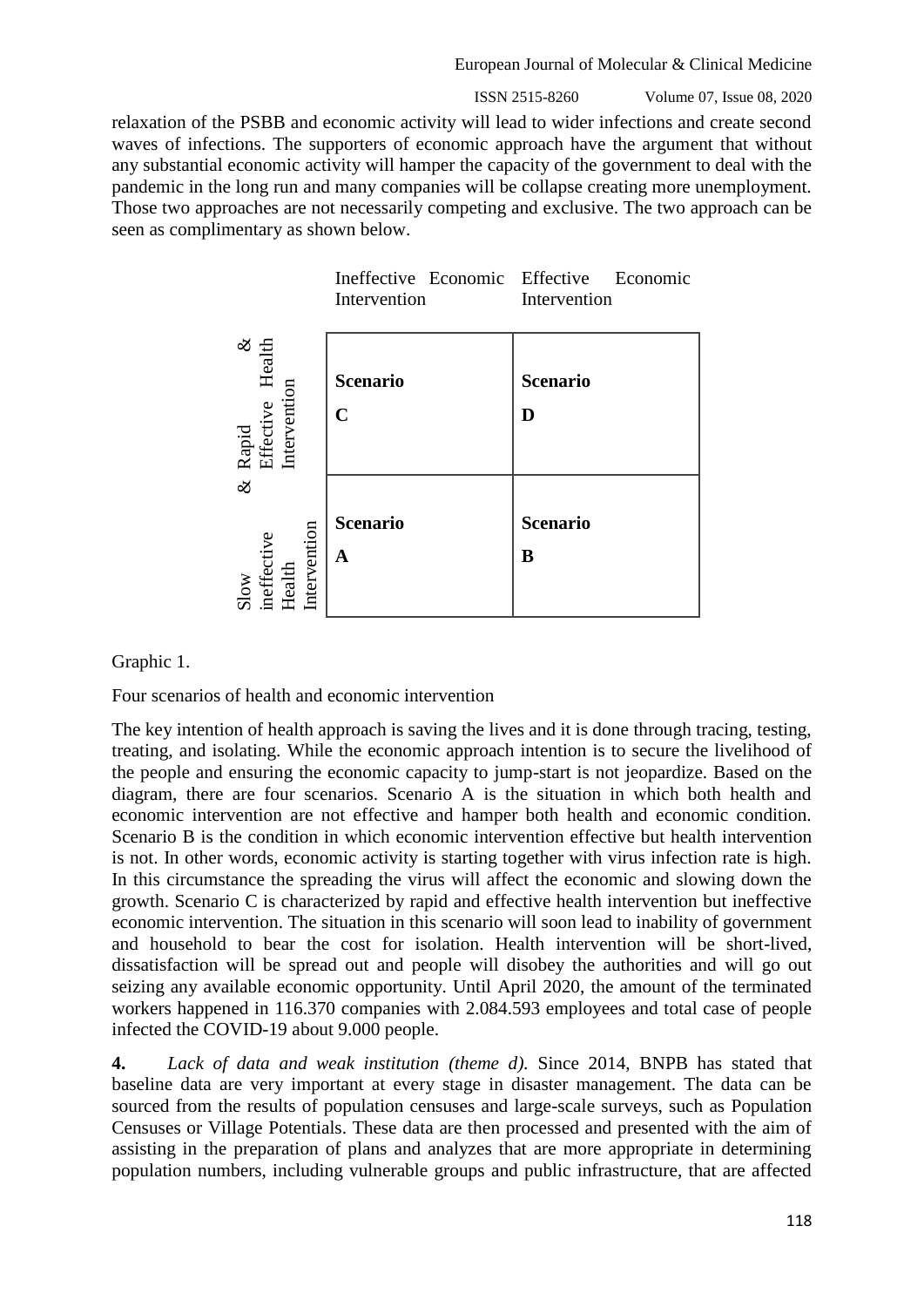ISSN 2515-8260 Volume 07, Issue 08, 2020

by hazards (BNPB, 2014). Following the policy of social distancing and closing most of economic activities, central and local governments provide social assistance to affected groups especially poor families, unemployed and micro and small business owners. The assistance exposed the problem of micro data availability and delivery mechanism. Mistargeting, overlapping, confusion, and blaming game among the policy makers went public. Micro data especially on poor families is latent issue without adequate effort to address it both by central and local government offices. The data became political commodities that used for political leaders to claim their achievement. Institutions to deliver the assistance are also experiencing problems since lack of coordination between local government offices and management of national programs. There is a perception among the people of rivalries among certain figures for political performance.

**5.** *Volunteerism is developing (theme e).* The term volunteerism comes from the Latin language "voluntas", which means "will" or "goodwill." Volunteerism can also be called voluntary action, a principle in which individuals are free to choose their goals and how to achieve them within certain social and cultural boundaries. Volunteerism is the opposite of the actions imposed or predetermined by other structures or groups. There are three types of volunteerism develop during the pandemic, they are personal volunteerism, organization/institutional volunteerism, and community volunteerism. Personal volunteerism is volunteer activities made by individual by mobilizing resources and distribute it independently and/or joining to the call for volunteer made by government offices. Until end of May 2020, there were 30,360 individual volunteers registered in the Task Force for the Acceleration of Handling COVID-19 of Republic Indonesia. They consisted of 7,178 people (24%) medical volunteers and other health workers and 23,182 people (76%) non-health worker volunteers. In addition to volunteers registered with the COVID-19 Handling Acceleration Task Force, there are also 15,003 people registered as volunteers at the Ministry of Education and Culture of Republic Indonesia (Nurhardjanto, 2020). Institutional volunteerism is volunteer activities made by companies, universities, mass media, and other organizations by mobilizing internal and external resources and provide support to the affected public. Community volunteerism is the activities made by certain communities to deal with the pandemic. Some villages in central Java took initiatives to support their neighbor and conduct self-defined isolation is an example of community volunteerism.

The five key themes as described above is not isolated themes. There are linkages and influences among the themes. Those linkages and influences can be described below.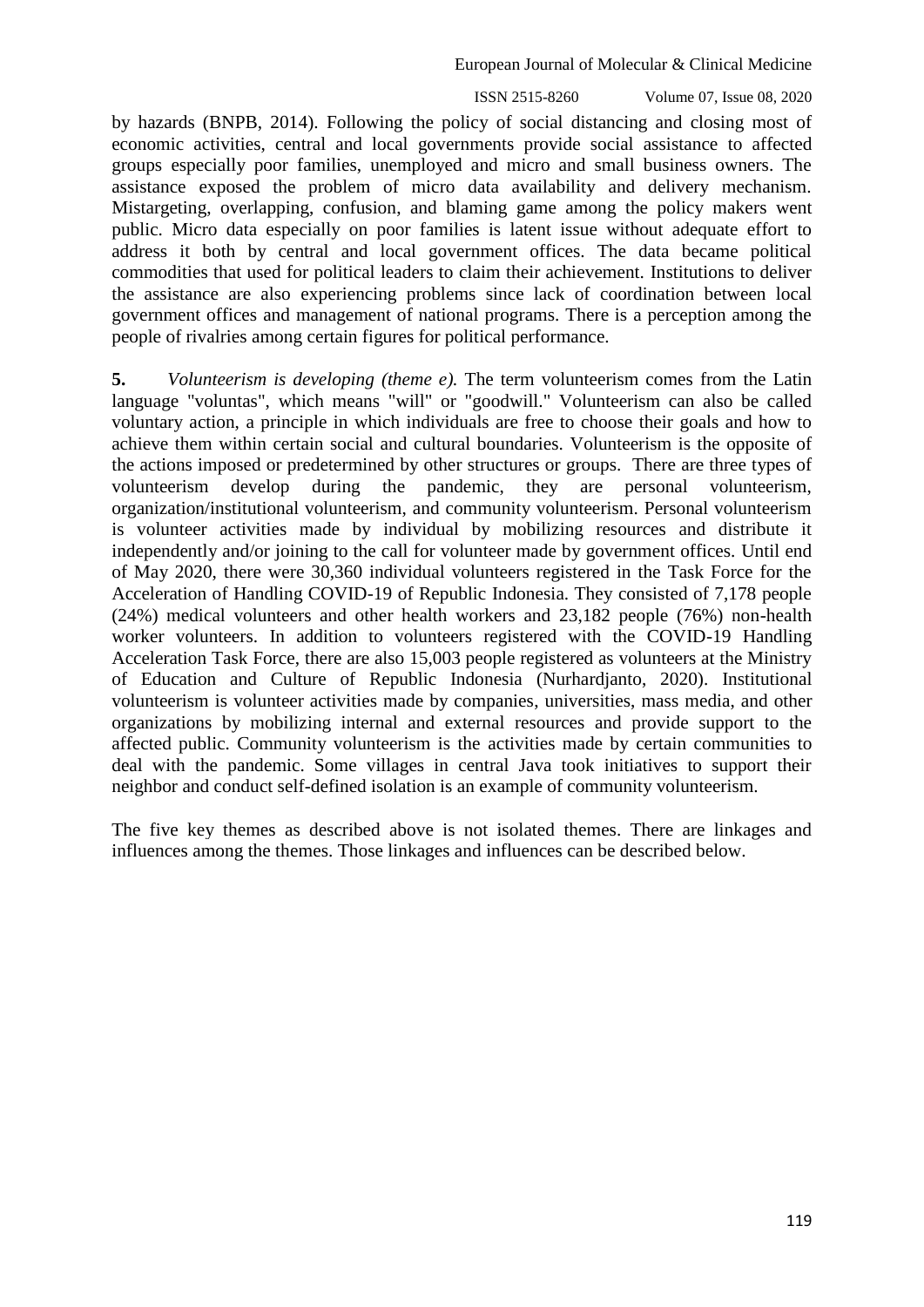ISSN 2515-8260 Volume 07, Issue 08, 2020





Linkages and influences among key themes

As shown in graphic 2, the features have linkages and influences creating complexity of the issue in which theme d affects theme a, theme b, and theme e; theme a have influence on theme c and theme e; theme c give effects on theme b and theme e; theme b influence theme e. The theme that have more influence to other theme is theme d and the theme influenced by all other theme is theme e.

There are eight linkages and influences of the key themes. The description of it can be seen in following figure.

| N <sub>0</sub> | <b>Influences</b>                                                                      | <b>Description</b>                                                                                                                                                                                                                                                                                                                                                                                                                                                                                                                                                                                                                                                                                                                                                                                                                  |
|----------------|----------------------------------------------------------------------------------------|-------------------------------------------------------------------------------------------------------------------------------------------------------------------------------------------------------------------------------------------------------------------------------------------------------------------------------------------------------------------------------------------------------------------------------------------------------------------------------------------------------------------------------------------------------------------------------------------------------------------------------------------------------------------------------------------------------------------------------------------------------------------------------------------------------------------------------------|
| 01             | of<br>and<br>Lack<br>data<br>institution $\gg$ pandemic hits the<br>people differently | weak   Data lacking make policy makers unable to<br>identify the impact of the pandemic to<br>different communities. Weak institution<br>leads to delayed response and force<br>vulnerable communities experienced the<br>worst of the pandemic. In the field, Depok<br>City Government recognizes the possibility<br>of inaccurate data on social assistance<br>(Bantuan Sosial/Bansos) recipients for<br>groups of people affected by PSBB (large-<br>scale social restrictions). Head of the Depok<br>City Government Social Service explained<br>that his party was only able to rely on $RT/$<br>RW proposals related to the number of<br>family heads (Kepala Keluarga/KK)<br>receiving social assistance. However, the<br>lack of time is the reason for his side not<br>conducting field verification (Mantalean,<br>2020). |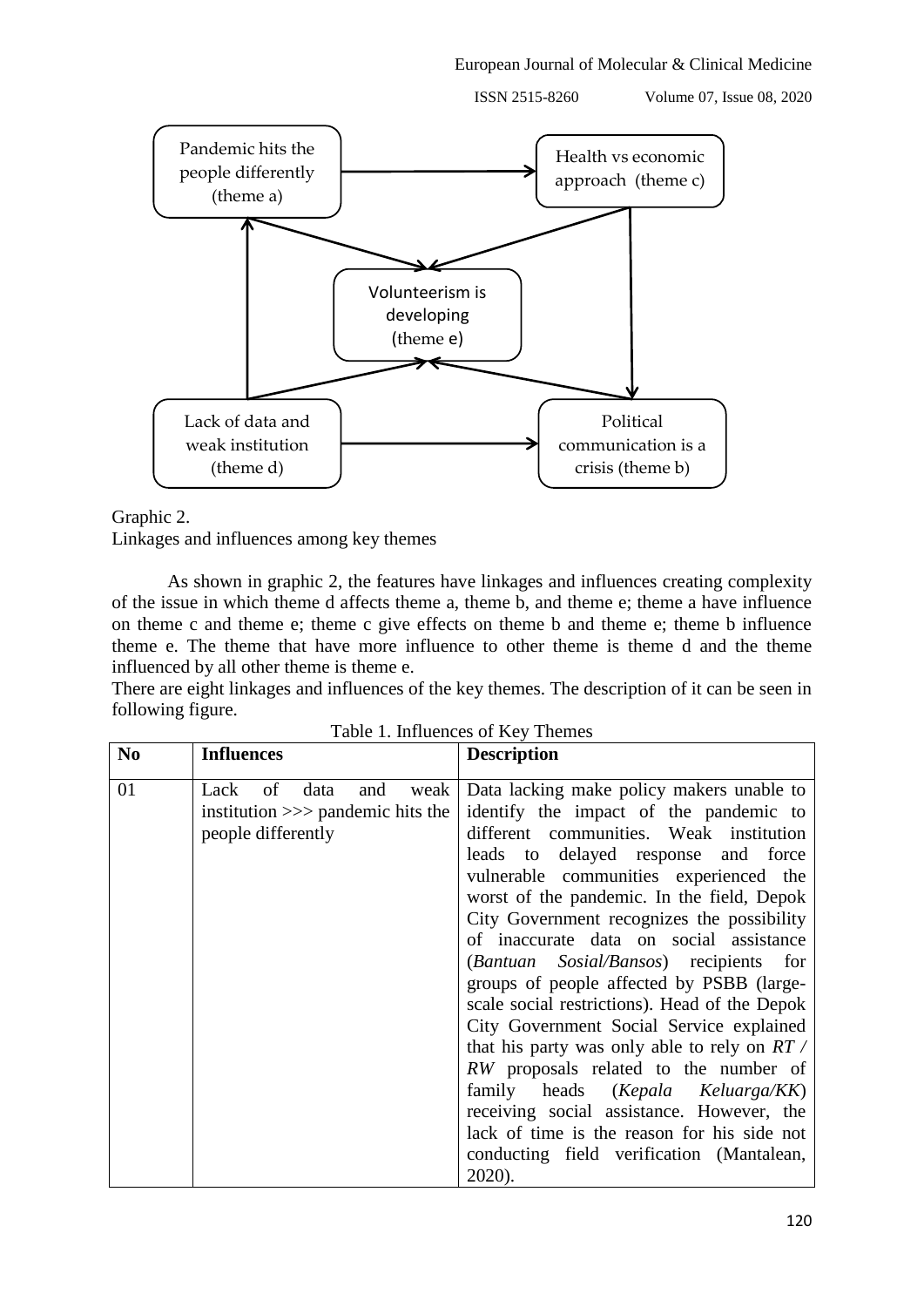|    |                                                                                                       | ISSN 2515-8260<br>Volume 07, Issue 08, 2020                                                                                                                                                                                                                                                                                                                                                                                                                                                                                                                                                                                                                                                                                                                                                                                              |
|----|-------------------------------------------------------------------------------------------------------|------------------------------------------------------------------------------------------------------------------------------------------------------------------------------------------------------------------------------------------------------------------------------------------------------------------------------------------------------------------------------------------------------------------------------------------------------------------------------------------------------------------------------------------------------------------------------------------------------------------------------------------------------------------------------------------------------------------------------------------------------------------------------------------------------------------------------------------|
| 02 | of<br>data<br>weak<br>Lack<br>and<br>institution >>> volunteerism is<br>developing                    | Ineffective targeting and execution make<br>many affected people do not have required<br>assistance. The situation ignites voluntary<br>initiatives from society to support them.<br>Volunteering initiatives<br>depart<br>from<br>conditions of social imbalance caused by a<br>pandemic with the capability of the state to<br>deal with a pandemic. There are limitations<br>to the formal system of the state so that the<br>community considers the government is slow<br>in responding to conditions. Based on these<br>the community is taking<br>conditions<br>initiatives to help the others.                                                                                                                                                                                                                                   |
| 03 | of<br>Lack<br>data<br>and<br>weak<br>Political<br>institution<br>>><br>communication is a crisis      | Confusion and overlapping caused by<br>and ineffective<br>mistargeting<br>delivery<br>mechanism lead to disastrous<br>political<br>communication since the authorities send<br>unconsolidated<br>messages that fuel the<br>political framing. Inaccurate data resulted in<br>social assistance being distributed wrongly<br>on target, and some even received double<br>assistance. On the other hand, there are<br>residents who should be prioritized to get<br>assistance, but instead do not get it.<br>Accuracy of data on social assistance<br>recipients is needed so that the distribution of<br>social assistance by the government in an<br>effort to overcome the impact of the COVID-<br>19 pandemic is on target (Prabowo, 2020).                                                                                           |
| 04 | Pandemic<br>hits<br>the<br>people<br>differently $\gg$ volunteerism is<br>developing                  | impact of the<br>The<br>pandemic<br>worst<br>experienced by they who have lack of asset,<br>lack of access to financial services, lack of<br>opportunity. Based<br>on<br>the<br>Indonesian<br>economic structure they are the majority.<br>The condition became fertile ground for<br>volunteerism.<br>The<br>economic<br>damaged<br>develop the volunteerism in food issues.<br>During pandemic the individual and family<br>initiatives arise in the form of Lumbung<br>Pangan in Jakarta, Warung Tegal Berbagi in<br>Jakarta, and Solidaritas Pangan Yogya in<br>Yogyakarta. This initiative responds to<br>conditions where some residents who work<br>in the informal sector with uncertain income<br>and do not allow work from home. They<br>distribute food staples and cooked food to<br>casual daily laborers (Sumbogo, 2020). |
| 05 | Pandemic<br>hits<br>the<br>people<br>differently<br>Health<br>$>>>$<br><b>VS</b><br>economic approach | The difference impact of the pandemic to the<br>people make one fit for all policy approach<br>dealing with the virus is not only inadequate                                                                                                                                                                                                                                                                                                                                                                                                                                                                                                                                                                                                                                                                                             |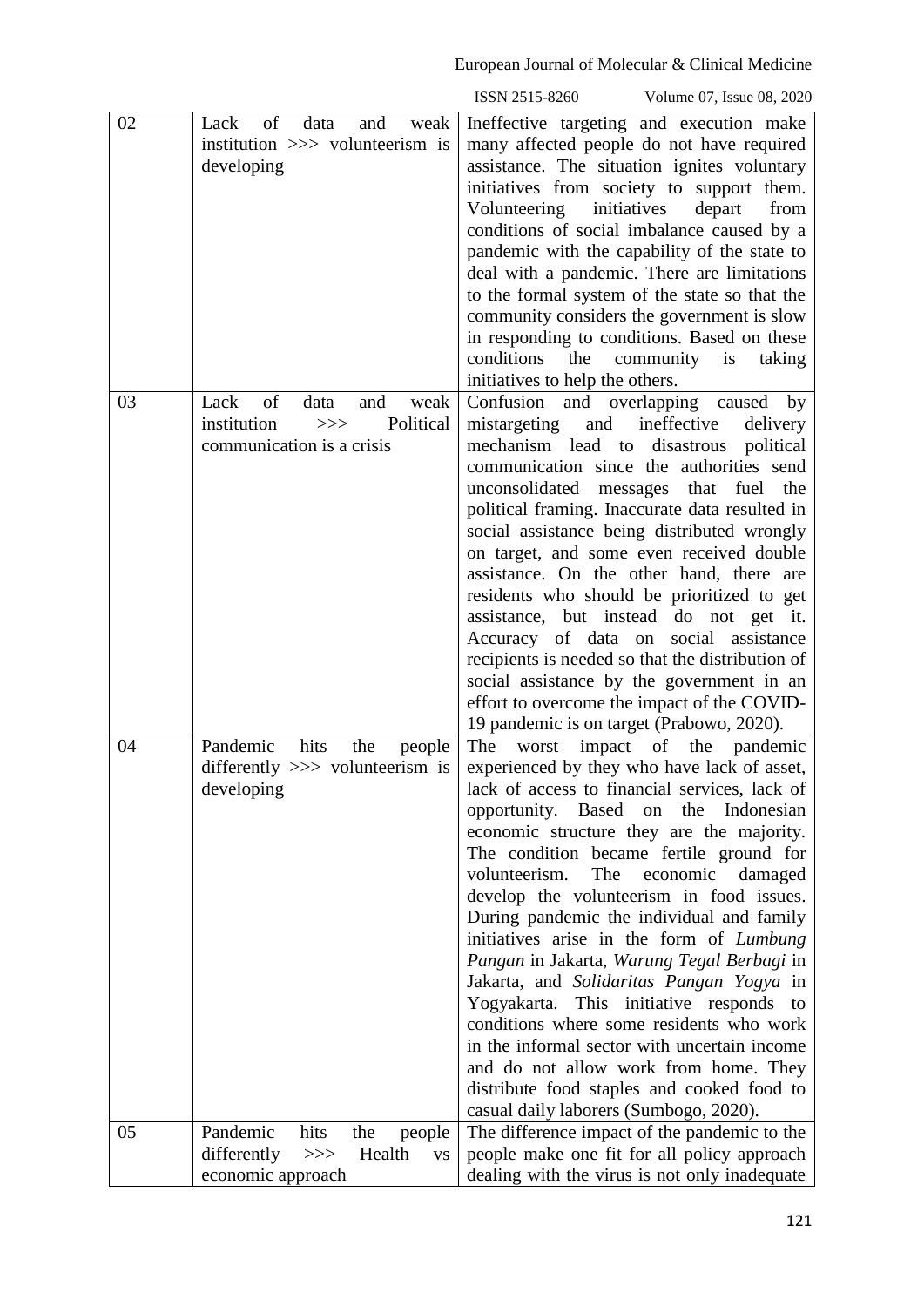|    |                                                                           | ISSN 2515-8260<br>Volume 07, Issue 08, 2020                                                                                                                                                                                                                                                                                                                                                                                                                                                                                                                                                                                                                                                                                                                                                                                                                                                                                                                                                                                                                |
|----|---------------------------------------------------------------------------|------------------------------------------------------------------------------------------------------------------------------------------------------------------------------------------------------------------------------------------------------------------------------------------------------------------------------------------------------------------------------------------------------------------------------------------------------------------------------------------------------------------------------------------------------------------------------------------------------------------------------------------------------------------------------------------------------------------------------------------------------------------------------------------------------------------------------------------------------------------------------------------------------------------------------------------------------------------------------------------------------------------------------------------------------------|
|    |                                                                           | but also can create unintended consequences                                                                                                                                                                                                                                                                                                                                                                                                                                                                                                                                                                                                                                                                                                                                                                                                                                                                                                                                                                                                                |
| 06 | Health vs economic approach<br>>>> volunteerism is developing             | on health approach during the<br>Focus<br>pandemic lead to two needs of the heavily<br>affected and poor communities which is<br>sanitary materials and meals. Since the social<br>assistance in some areas is not in place yet<br>and in other areas is poorly managed, there is<br>immediate need to support the group by<br>voluntarily activities. In the field, some<br>voluntary activities in health issues develop<br>by institutional volunteerism such as: (1)<br>Salman Ventilator developed by academics<br>and Bandung Institute of Technology<br>students, (2) a disinfecting spray robot:<br>Elnika 19 developed by Soegijapranata<br>Catholic University students (Francisca<br>Amalia Kurniingsih and Oei Jevon Adi<br>Wijaya) in Semarang, (3) Website-based<br>COVID-19<br>Self-assessment<br>developed<br>officially by Muhammadiyah University of<br>Malang                                                                                                                                                                           |
| 07 | Health vs economic approach<br>>>> Political communication is<br>a crisis | Dynamic approach to deal with the pandemic<br>and open all opportunities can be seen as<br>strategic choices but in the political rivalry's<br>context, the strategy can be framed as<br>inconsistent, victimize one group for the<br>interest other groups, insensitive to the<br>interest of the people and such. The health<br>approach and economic approach are treated<br>as competitive instead of complimentary<br>approach. Inability of policy makers to<br>articulate the approach for different<br>audiences with different motives make it<br>Similar<br>with<br>worse.<br>argument<br>from<br>Dwirahmadi (2020) when observed the<br>implementing of <i>PSBB</i> policy, the success<br>of communicating with the community as<br>long as it is the key to the success of the<br>government's efforts in tackling the spread of<br>COVID-19. If the community does not<br>understand the importance of implementing<br>PSBB, how can they understand<br>the<br>importance of obeying government<br>recommendations to limit their movements. |
| 08 | Political communication is<br>a<br>crisis $>>$ volunteerism<br>1S         | When the political actors use the pandemic<br>to get the spotlight by put their agenda before                                                                                                                                                                                                                                                                                                                                                                                                                                                                                                                                                                                                                                                                                                                                                                                                                                                                                                                                                              |
|    | developing                                                                | the others, the effort to manage the virus and<br>lift the burden of the people is ineffective<br>and hardly felt by the neediest. In the                                                                                                                                                                                                                                                                                                                                                                                                                                                                                                                                                                                                                                                                                                                                                                                                                                                                                                                  |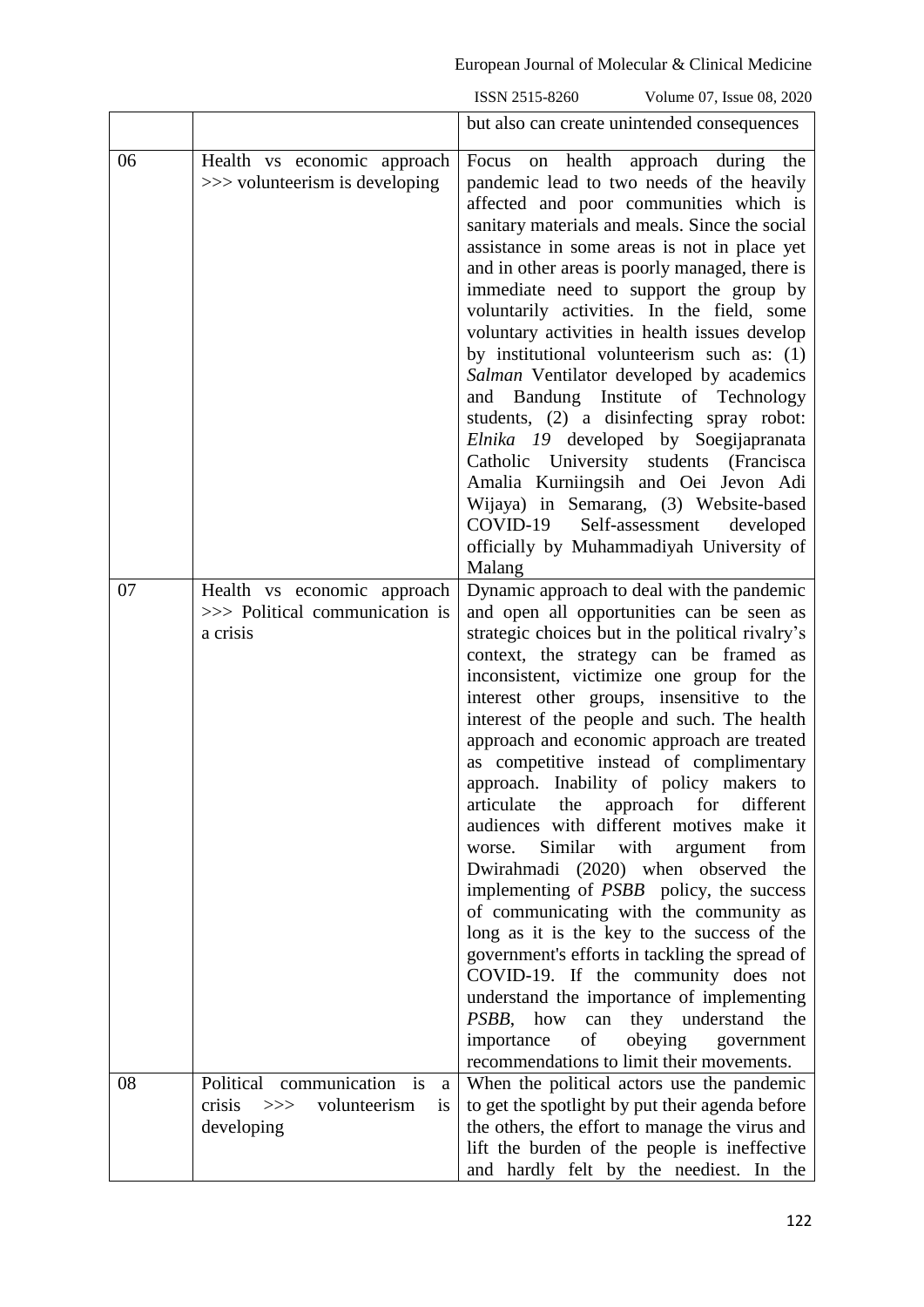|                                                                                | ISSN 2515-8260<br>Volume 07, Issue 08, 2020                                           |
|--------------------------------------------------------------------------------|---------------------------------------------------------------------------------------|
|                                                                                | circumstances, people take initiatives to help                                        |
|                                                                                | others. In many cases it is not based on                                              |
|                                                                                | divine motives but as matter of survival                                              |
|                                                                                | mechanism by developing resilience through                                            |
|                                                                                | volunteerism.<br>In<br>the<br>level,<br>grassroots                                    |
|                                                                                | volunteerism in communication issues held                                             |
|                                                                                | by some communities. The Sangkan Paran                                                |
|                                                                                | Community in Cilacap collaborates with the                                            |
|                                                                                | village government to produce educational                                             |
|                                                                                | videos for healthy and clean living and not                                           |
|                                                                                | going home during the Eid. They distribute                                            |
|                                                                                | content through digital platforms such as                                             |
|                                                                                | YouTube, WhatsApp and Facebook. Japelidi                                              |
|                                                                                | activists worked together to produce warning                                          |
|                                                                                | and educational content about COVID-19 in                                             |
|                                                                                | digital form that can be reproduced and                                               |
|                                                                                | published by anyone. Japelidi successfully                                            |
|                                                                                | produced COVID-19 educational content in                                              |
|                                                                                | 43 regional languages. Besides that, Japelidi                                         |
|                                                                                | release Anti Hoax Campaign to reducing the                                            |
|                                                                                | about<br>circulation<br>hoax<br>COVID-19.                                             |
|                                                                                | Awareness to create content with various                                              |
|                                                                                | regional languages bearing in mind the                                                |
|                                                                                | diverse conditions of Indonesian culture. The                                         |
|                                                                                | Solvecorona Community develops internet-                                              |
|                                                                                | based games in collaboration with the                                                 |
|                                                                                | Provincial Government of East Java and                                                |
|                                                                                | information technology practitioners. Every                                           |
|                                                                                | point earned by these game players can be<br>converted with a sum of money. The money |
|                                                                                |                                                                                       |
|                                                                                | generated by gamers is intended to help<br>communities who affected COVID-19.         |
| $\mathbf{1}$ $\mathbf{1}$<br>$\mathbf{1}$ $\mathbf{r}$<br>2020<br>$\mathbf{r}$ |                                                                                       |

*Source: obtained from data research, 2020*

Indonesian political context is described by the participants as still shadowed by the previous general election. Competition, fragmentation, and rivalries among political actors taking place in the parliament, bureaucracy, and in the society. These affected the ability of government and parliament at national and local level respond properly to the pandemic. The people who hit by the pandemic is politically exploited, micro data require for social assistance is not available when needed, institutions to deliver the assistance is hampered by economic interest, and coherent strategy is continuously questioned and challenged.

Responding the unconducive political context, people in various levels and places, using different forms and mechanism developing volunteerism. The volunteer activities are people expression to counter politization of the pandemic. According United Nation Volunteers / UNV (2012) volunteering also forms the backbone of various national and international non-governmental organizations (NGOs) and other civil society organizations and social and political movements. This activity is present in the public sector and is increasingly becoming a feature developed by the private sector (UNV, 2012).. In a democratic country, social-political factors play a role in the development of volunteerism. High social trust among residents gave rise to various social initiatives in difficult times. In the context of a strong civil society, it is certain to have a high level of volunteerism.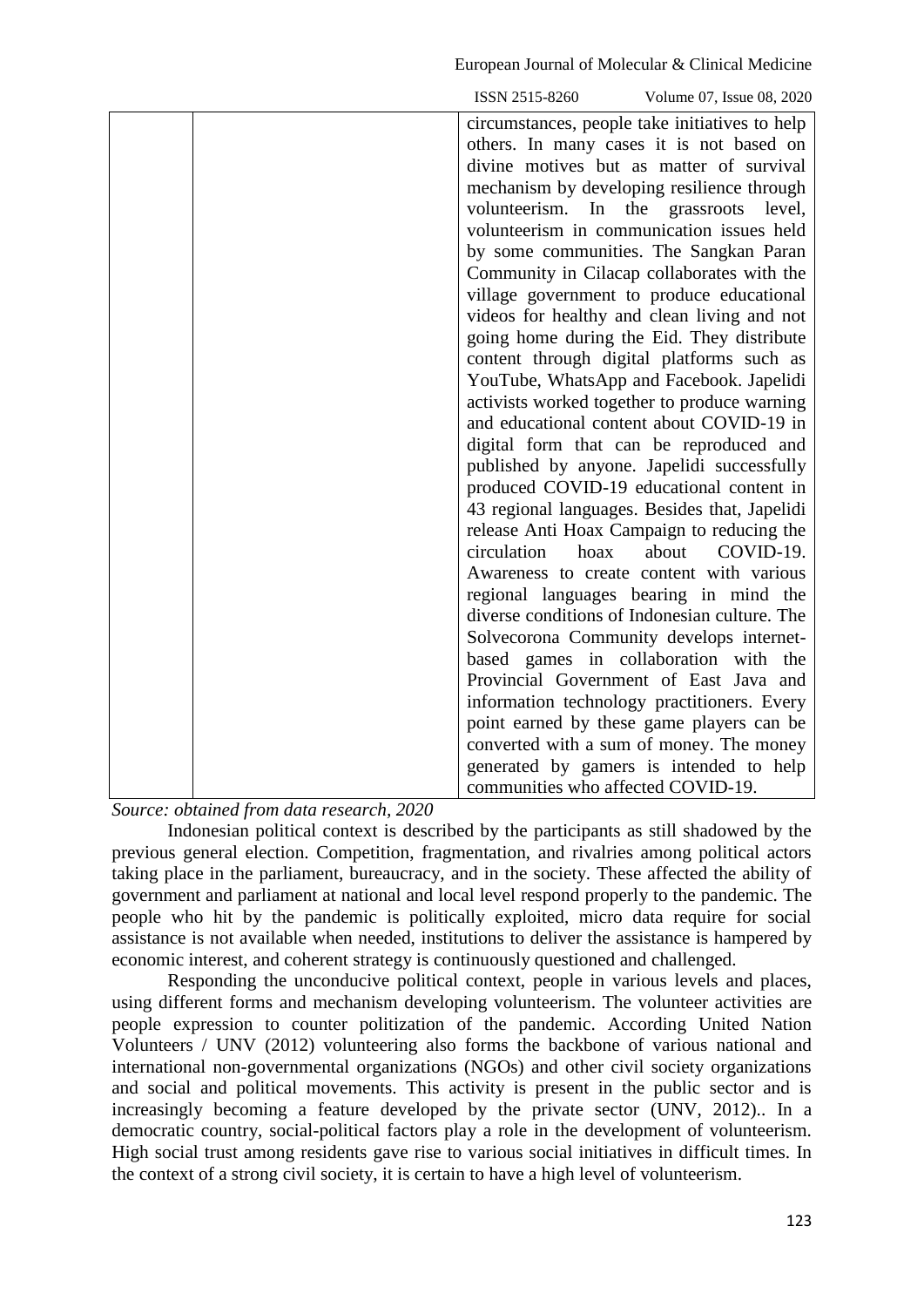#### **5. DISCUSSION**

It is confirmed by many studies that impact of pandemic is devastating (Mesa Vieira et al, 2020; Kabir, 2020; Millet et al, 2020; Goodell, 2020). It impacted people at individual level (Tull et al, 2020), community level, and global level. It also affected directly and indirectly through many sectors of life. Threat of infection is a direct, loosing job caused by lockdowns to minimize the spread of the virus is indirect. The hit of Covid-19 is absorbed differently by the people. Financial fragility, access to health services, cultural issues, and geographical location will put some people in better shape and for others can be fatal. In Indonesia, reducing location-based health inequalities, will require appropriate policy levers (Bambra, Smith, Pearce, 2019), political will and commitment (Lassa, Surjan, Caballero-Anthony, & Fisher, 2019),

Handling the pandemic must be started by recognizing the context since context matters in implementation (Nilsen and Bernhardsson, 2019; Booth, Moore, Flemming, Garside, Rollins, Tunçalp, Noyes, 2018). There are several context in Indonesia to be considered with, they are local autonomy in which local government exercise wide array of authorities and power, diverse culture and geography, the existence of dual economy with dominance of micro and small business entities in numbers and workforce, inequalities of access to qualified health services and broad practices of self-medication. By recognizing the context, it is obvious that one fit for all policy is not suitable in Indonesian context. The study found that lack of data and weak institution is the theme that having more influence to other theme. It is the negative implication of the context in which local authorities share similar feature in which putting the importance of data as low priority, but at the other side many of local authorities exercise their power in different direction make it a challenge to develop strong institution to deal with the pandemic.

One of the central elements to deal with the pandemic is resilience of the people. According to Demiroz and Haas (2018), resilience is essential in the emergency fields and organized into three primary clusters: environmental and ecological issues, disaster management, and public policy and administration. Handling of the Covid-19 must be conducted by enhancing the people's resilience and not neglect it. The resilience of the people in the study found in the phenomena of volunteerism. Challenges in the form of lack of data and weak institution, inadequate responds to the impact of the pandemic, and poor communication do not paralyzed the people. The challenges became the fertile ground for the development of volunteerism. The volunteerism at grassroot level take the various form such as initiative on village based voluntary isolation, provision of meals to the isolated families, and dissemination of health messages. Institutional volunteerism is encouraged by the lack of personnel to handle medical facilities and distribute social assistance. People registered as volunteer to fill the gap temporarily until the curve flattening or the supply of medical personnel adequate.

Characteristic of Covid-19 requires disaster management that highly responsive, comprise of multifunctional and efficient emergency management system and able to work in dynamic environment. The disaster management should establish effective information communication capability (Jin, Lu, Liu, Cui, 2020).Learning from previous disaster management, each disaster requires adaptation and adjustment. Disaster management always a joint effort and collective action from related stakeholders. Unfortunately, adaptation and adjustment as required to deal with Covid-19 requires more than a technical matter: it is also a heavily political undertaking involving different political groups who can facilitate and obstruct required change, including their supporting interest groups and affiliated political leaders (Shiffman, 2019)

The crisis in political communication and heat debate on health versus economic approach of the pandemic is contributed by differences of political interest and lack of political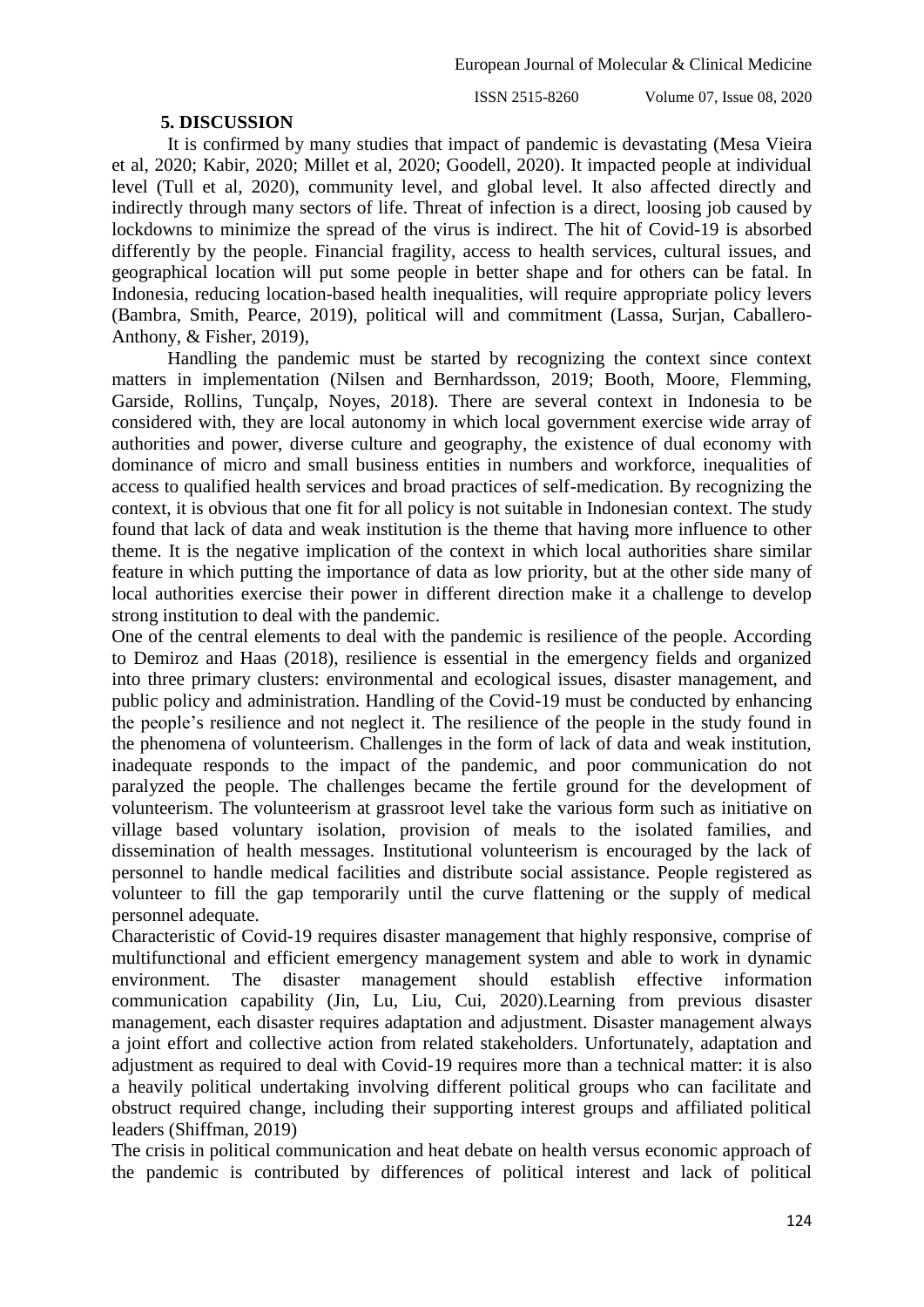ISSN 2515-8260 Volume 07, Issue 08, 2020

commitment. The political commitments in the pandemic can vary and may include: fiscal allocation for vaccine, sanitation materials, and social assistance, investment for isolation rooms and equipment, public campaign and raising awareness, promotion and incentives for stakeholders to participate in managing risks (Lassa, Surjan, Caballero-Anthony, Fisher, 2019). Changes in the policy affect a range of stakeholders and institutions in ways that can create political obstacles and tensions (Sparkes, Bump, Özçelik, Kutzin, Reich, 2019). Dealing with the current political context, biopolitics as suggested by David  $\&$  Le Dévédec(2018) can be used. Through biopolitics, differences in political interests among power groups and parties are managed, health of the citizen and survival of the country became common denominator, and institutional set-up of effective disaster management including oversight systems, resource allocation, and central–local collaboration can be strengthened. (Hermansson, 2018). Biopolitics can be a real challenge in a political year in which general election or public position election will be held. Some of the parties need to show their achievement and others want to undermine it. Public pressure, expert's opinions, and media exposure are required to ensure biopolitics became the meeting points of different political interests.

Handling Covid-19 in the Indonesian political context need to optimize a term called political valued resources or PVRs (Bailey and Norder, 2018). There are two perspectives on PVR, distributional and interdependency. Distributional perspective sees political resource is any resources used to achieve political outcomes through political decision making in vast areas of life including dealing with pandemic. Political resources are distributed unequally and it is caused by structural differences in the society. The use of PVR need formulation of political outcomes, recognition of political decision making, and required political resources. The interdependency perspective of PVR believes political resources is in the connection among actors, interest, and assets. They who can develop connection, connecting the dots, and set up an interconnected political ecosystem will have PVR. Political actors will have no gravity when they are disengaged or do not connected to other political elements. The perspective gives insight for handling the pandemic in the political context by not only focusing on government apparatus and existing political actors but also engaging nonpolitical actors and social capital. The interdependency PVR also highlight the importance of political communication and political ecosystem including related measures to ensure rapid recovery and growth. (Kuckertz, Brandle, Gaudig, Hinderer, Reyes, Prochotta , Steinbrink , Berger, 2020). In Indonesian context, the PVR need to locally define since the effectiveness of each political resources is varied. In some areas indigenous people is key political resources while in other areas religious leaders have more influence politically. The linkages and influences among political resources is also locally crafted and need carefully mapped.

#### **6. CONCLUSION**

The study found the handling of Covid-19 in Indonesian context has several key issues: a) respond to mitigate the spread and impact of the virus to the people and economy is affected by political context, b) micro data as required for targeting social assistance did not consolidate properly caused by poor coordination among political agents, c) comprehensive strategy to overcome the impact of Covid-19 continuously questioned and challenged impacting the execution, d) political communication not only among political actors but also from policy makers to the public is crucial, e) volunteerism is social capital in the pandemic that can be capitalized.

There are two themes that need to be put into attention, they are lack of data and weak institution, and development of volunteerism. Lack of data and weak institution have broad influence to other elements such as respond to different effect of the pandemic to the people, effectiveness of political communication, and development of volunteerism. Dealing the issue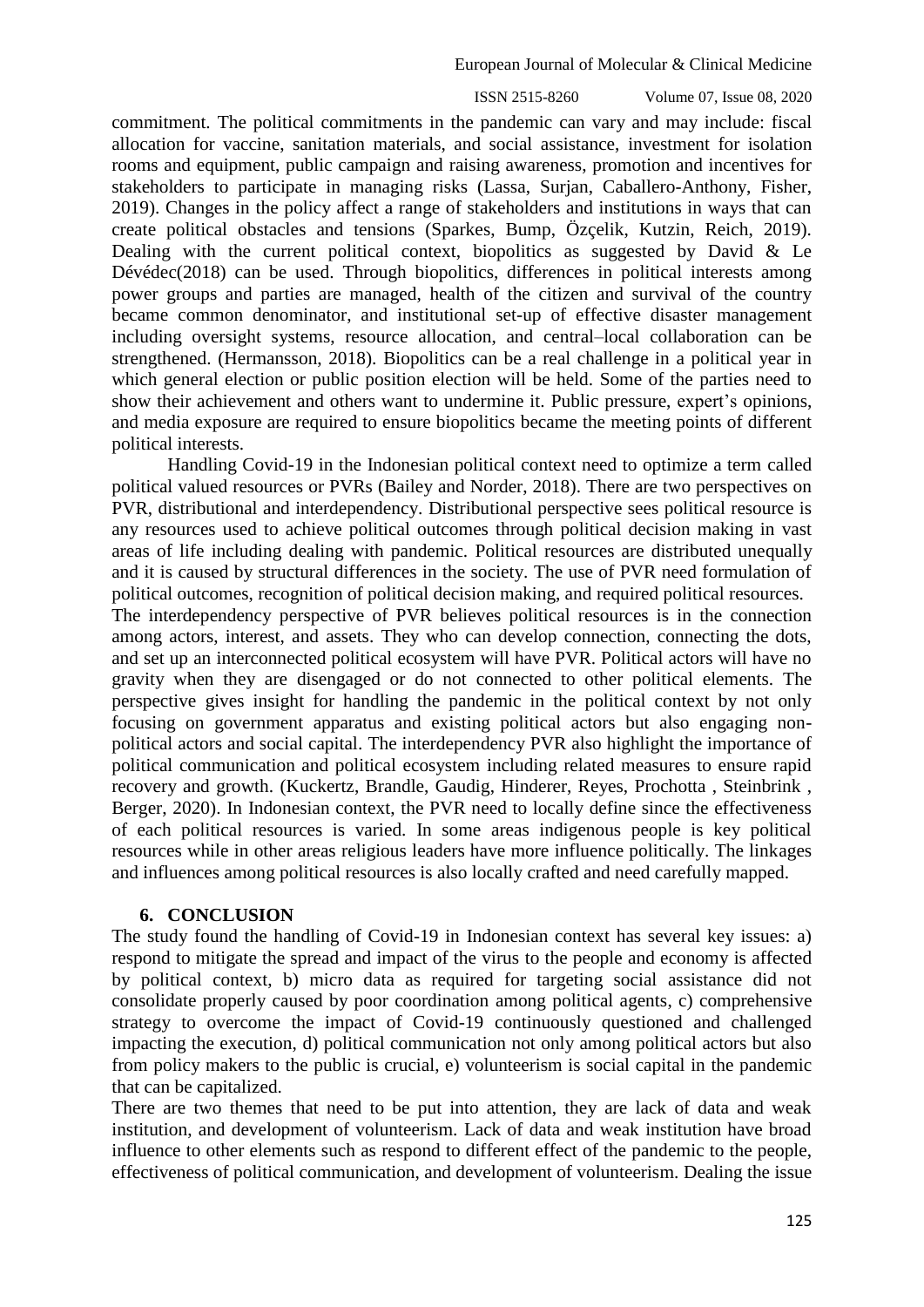of data lacking and weak institution will provide leverage to other factors required to deal with the pandemic.

Volunteerism is the theme that resulted by other themes and the resilience form of the people responding the pandemic while many other factors are failing. Volunteerism fill the gap caused political system and administration failures responding the pandemic adequately. Volunteerism in more constructive perspective enhance the outreach of medical services beyond the government-led provision. National and regional governments need to facilitate the volunteerism of their citizens in a broader context. Not limited to natural and non-natural disasters, but also an effort to save humanity. This facilitation is not in the form of restraining regulations, but rather aimed at efforts to develop the capacity of citizens who are mentoring and appreciation. Through a pandemic, human values, solidarity, integrity, and volunteerism of citizens are tested. Social volunteerism moves from the micro level to the macro level. Social and cultural capital is one of the determinants of the resilience of a nation when facing of a pandemic. For Indonesia, the pandemic is a precious moment to strengthening the national spirit: Pancasila.

Political context including the linkages among different factors are defining the effectiveness of the effort to deal with the virus. Improving the handling of the virus requires three key steps, they are identification of political valuable resources and mapping the linkages among the resources, using biopolitics to develop common ground and consolidate politic actors on the collective action dealing with the pandemic, and formulating framework for sustainable respond.

The study provides several implications, namely identification of factors or themes related to the pandemic, provide indication of linkages and influences among the factors, and crafting the path to develop collaboration in dealing with the pandemic. There are some limitations of the study and further study on the influence of different factors required for pandemic response, the role of political actors and civil society is advised.

## **7. REFERENCES**

- [1] Adams, C., &Neef, A. (2019). Patrons of disaster: The role of political patronage in flood response in the Solomon Islands. *World Development Perspectives*, *15*(August). https://doi.org/10.1016/j.wdp.2019.100128
- [2] Ali, I., & Alharbi, O. M. L. (2020). COVID-19: Disease, management, treatment, and social impact. *Science of the Total Environment*, *728*, 138861. https://doi.org/10.1016/j.scitotenv.2020.138861
- [3] B., O., Palmer, C. A., Wilson, J., & Shook, N. (2020). Adolescents' Motivations to Engage in Social Distancing during the COVID-19 Pandemic: Associations with Mental and Social Health. *Psyarxiv Preprints*. https://doi.org/10.1016/j.jadohealth.2020.05.004
- [4] Bailey, N., &Norder, K. (2018). *Politically valued resources and preferred outcomes : Does the political context matter ?* (September), 1–8. https://doi.org/10.1002/pa.1877
- [5] Bambra, C., Smith, K. E., & Pearce, J. (2019). Social Science & Medicine Scaling up : The politics of health and place. *Social Science & Medicine*, *232*(November 2018), 36– 42. https://doi.org/10.1016/j.socscimed.2019.04.036
- [6] Beaunoyer, E., Dupéré, S., &Guitton, M. J. (2020). COVID-19 and digital inequalities: Reciprocal impacts and mitigation strategies. *Computers in Human Behavior*, *111*(April).<https://doi.org/10.1016/j.chb.2020.106424>
- [7] BNPB (2014). Manfaat Data Kependudukan dalam Kebijakan Penanggulangan Bencana, release Wednesday, 26 November 2014 23:10 WIB, retrived from [https://bnpb.go.id/berita/manfaat-data-kependudukan-dalam-kebijakan-penanggulangan](https://bnpb.go.id/berita/manfaat-data-kependudukan-dalam-kebijakan-penanggulangan-bencana-)[bencana-.](https://bnpb.go.id/berita/manfaat-data-kependudukan-dalam-kebijakan-penanggulangan-bencana-)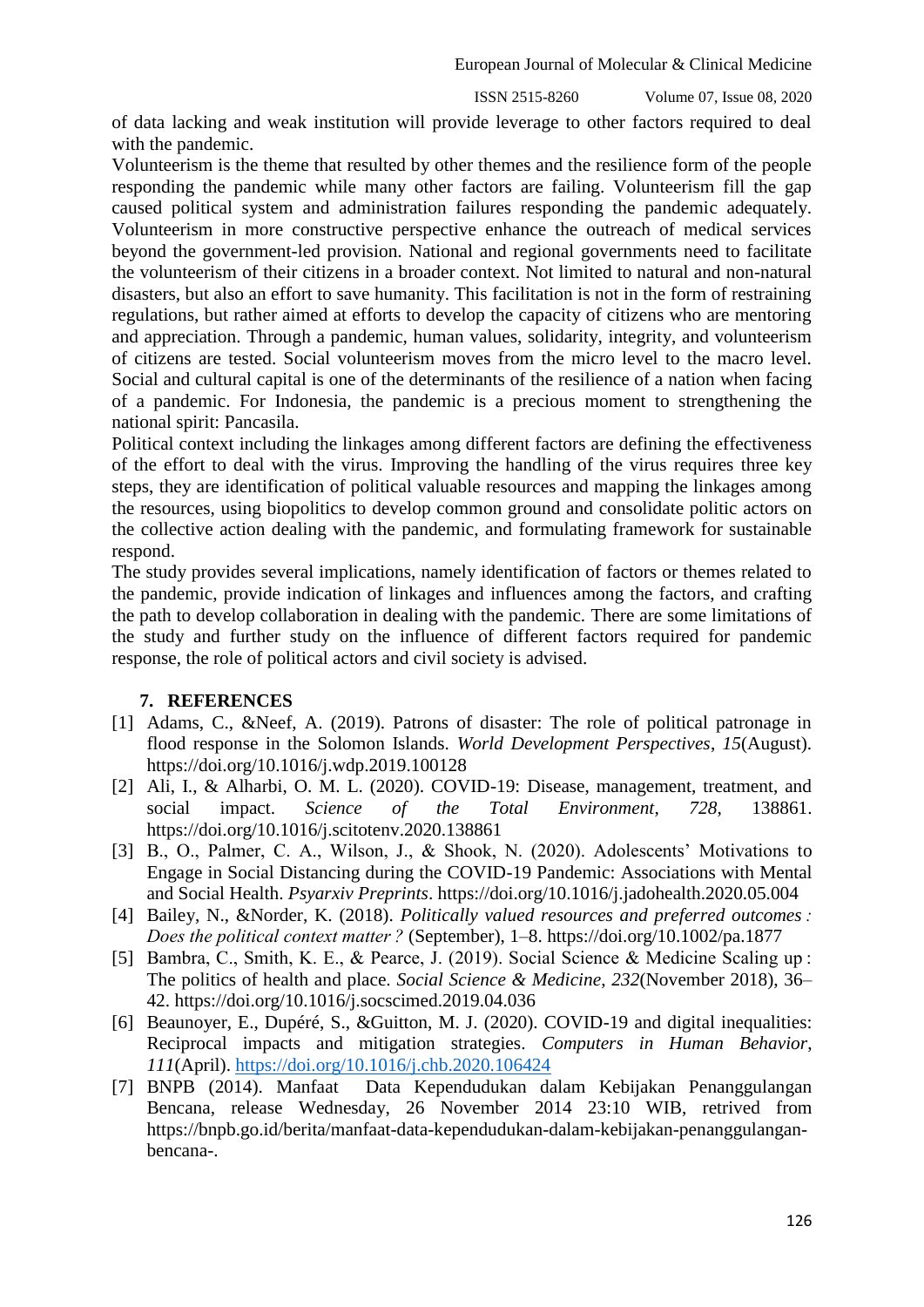- [8] Booth, A., Moore, G., Flemming, K., Garside, R., Rollins, N., Tunçalp, Ö., & Noyes, J. (2019). *Taking account of context in systematic reviews and guidelines considering a complexity perspective*. https://doi.org/10.1136/bmjgh-2018-000840
- [9] Bruinen de Bruin, Y., Lequarre, A. S., McCourt, J., Clevestig, P., Pigazzani, F., ZareJeddi, M., … Goulart, M. (2020). Initial impacts of global risk mitigation measures taken during the combatting of the COVID-19 pandemic. *Safety Science*, *128*(April), 104773. https://doi.org/10.1016/j.ssci.2020.104773
- [10] David, P. M., & Le Dévédec, N. (2019). Preparedness for the next epidemic: health and political issues of an emerging paradigm ‡. *Critical Public Health*, *29*(3), 363–369. <https://doi.org/10.1080/09581596.2018.1447646>
- [11] Dwirahmadi, Febi (2020), Tiga Salah Kaprah Penerapan PSBB di Indonesia dan Solusinya, released April 23, 2020 3.30pm WIB [,](https://theconversation.com/profiles/febi-dwirahmadi-787128) retrieved from [https://theconversation.com/tiga-salah-kaprah-penerapan-psbb-di-indonesia-dan](https://theconversation.com/tiga-salah-kaprah-penerapan-psbb-di-indonesia-dan-solusinya-136247)[solusinya-136247](https://theconversation.com/tiga-salah-kaprah-penerapan-psbb-di-indonesia-dan-solusinya-136247)
- [12] Creswell, John. W (2010), Research Design : Pendekatan Kualitatif, Kuantitatif, dan Mixed, terj. Achmad Fawaid, Pustaka Pelajar, Yogyakarta
- [13] Creswell, John. W (2014), Penelitian Kualitatif & Desain Riset: Memilih di Antara Lima Pendekatan. Ed.3, terj. Ahmad Lintang Lazuardi. Pustaka Pelajar, Yogyakarta
- [14] Demiroz, F., &Haase, T. W. (2019). The concept of resilience: a bibliometric analysis of the emergency and disaster management literature. *Local Government Studies*, *45*(3), 308–327. https://doi.org/10.1080/03003930.2018.1541796
- [15] Díaz de León-Martínez, L., de la Sierra-de la Vega, L., Palacios-Ramírez, A., Rodriguez-Aguilar, M., & Flores-Ramírez, R. (2020). Critical review of social, environmental and health risk factors in the Mexican indigenous population and their capacity to respond to the COVID-19. *Science of the Total Environment*, *733*, 139357. https://doi.org/10.1016/j.scitotenv.2020.139357
- [16] Eng Koon, D. O. (2020). "The impact of socio-cultural influences on the COVID-19 measures – reflections from Singapore." *Journal of Pain and Symptom Management*. [https://doi.org/https://doi.org/10.1016/j.jpainsymman.2020.04.022](https://doi.org/https:/doi.org/10.1016/j.jpainsymman.2020.04.022)
- [17] Fahmi, K., Kurniawan, . T., Cahyono, . Y., Sena, . A., Suhadarliyah, ., Suryani, . P., Sugianto, . A., Amelia, . D., Musnaini, ., Amin, . S., Hasbullah, . H., Jihadi, . M., Wijoyo, . H. & Purwanto, . A. (2020) Did Servant, Digital and Green Leadership Influence Market Performance? Evidence from Indonesian Pharmaceutical Industry. Systematic Reviews in Pharmacy, 11 (9), 642-653. doi:10.31838/srp.2020.9.95
- [18] Goodell, J. W. (2020). COVID-19 and finance: Agendas for future research. *Finance Research Letters*, (March). https://doi.org/10.1016/j.frl.2020.101512
- [19] Hermansson, H. (2019). Challenges to Decentralization of Disaster Management in Turkey: The Role of Political-Administrative Context. *International Journal of Public Administration*, *42*(5), 417–431. https://doi.org/10.1080/01900692.2018.1466898
- [20] Jin, H., Lu, L., Liu, J., & Cui, M. (2020). Complex emergencies of COVID-19: management and experience in Zhuhai, China. *International Journal of Antimicrobial Agents*, (January), 105961. https://doi.org/10.1016/j.ijantimicag.2020.105961
- [21] Kabir, M., Afzal, M. S., Khan, A., & Ahmed, H. (2020). COVID-19 pandemic and economic cost; impact on forcibly displaced people. *Travel Medicine and Infectious Disease*, (March), 101661.<https://doi.org/10.1016/j.tmaid.2020.101661>
- [22] Kemenkop UKM (2018). Perkembangan Data Usaha Mikro, Kecil, Menengah (UMKM) Dan Usaha Besar (UB) Tahun 2012 – 2017, retrived from [http://www.depkop.go.id/uploads/tx\\_rtgfiles/SANDINGAN\\_DATA\\_UMKM\\_2012-](http://www.depkop.go.id/uploads/tx_rtgfiles/SANDINGAN_DATA_UMKM_2012-2017_.pdf) [2017\\_.pdf](http://www.depkop.go.id/uploads/tx_rtgfiles/SANDINGAN_DATA_UMKM_2012-2017_.pdf)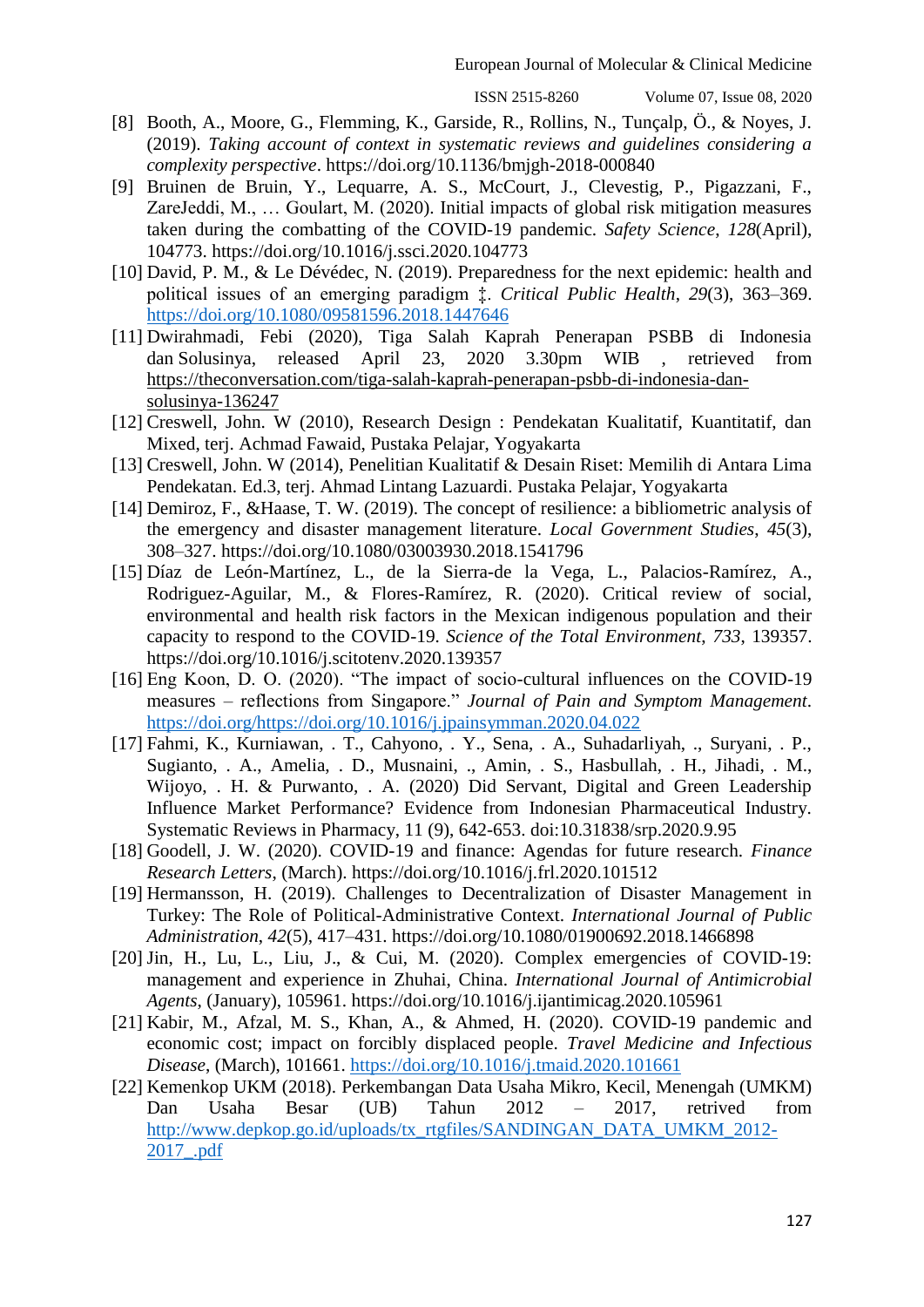- [23] Kuckertz, A., Brändle, L., Gaudig, A., Hinderer, S., Morales Reyes, C. A., Prochotta, A., … Berger, E. S. C. (2020). Startups in times of crisis – A rapid response to the COVID-19 pandemic. *Journal of Business Venturing Insights*, *13*(April). https://doi.org/10.1016/j.jbvi.2020.e00169
- [24] Laing, T. (2020). The economic impact of the Coronavirus 2019 (Covid-2019): Implications for the mining industry. *Extractive Industries and Society*, (April), 1–3. https://doi.org/10.1016/j.exis.2020.04.003
- [25] Lassa, J. A., Surjan, A., Caballero-Anthony, M., & Fisher, R. (2019). Measuring political will: An index of commitment to disaster risk reduction. *International Journal of Disaster Risk Reduction*, *34*, 64–74. https://doi.org/10.1016/j.ijdrr.2018.11.006
- [26] Liu, Y., Gu, Z., Xia, S., Shi, B., Zhou, X.-N., Shi, Y., & Liu, J. (2020). What are the Underlying Transmission Patterns of COVID-19 Outbreak? – An Age-specific Social Contact Characterization. *EClinicalMedicine*, *000*, 100354. <https://doi.org/10.1016/j.eclinm.2020.100354>
- [27] Liu, Brooke. F & Mehta, Amisha M.(2020). From the periphery and toward a centralized model for trust in government risk and disaster communication, Journal of Risk Research, DOI: 10.1080/13669877.2020.1773516
- [28] Margadana, Muliawan (2020), Business and Community Resilience : A Commitment to Sustainable Development, presentation on AMERTA Webinar Series, 30 April 2020, oral presentation, not published.
- [29] Mantalean, Vitorio (2020), Pemkot Depok Sebut Data Penerima Bansos Tak Akurat karena Alasan Ini, kompas.com, retrieved from https://megapolitan.kompas.com/read/2020/04/20/16363291/pemkot-depok-sebut-datapenerima-bansos-tak-akurat-karena-alasan-ini?page=all.
- [30] Mesa Vieira, C., Franco, O. H., Gómez Restrepo, C., & Abel, T. (2020). COVID-19: The forgotten priorities of the pandemic. *Maturitas*, *136*(April), 38–41. https://doi.org/10.1016/j.maturitas.2020.04.004
- [31] Millett, G. A., Jones, A. T., Benkeser, D., Mercer, L., Beyrer, C., Honermann, B., … Sullivan, P. (2020). Assessing Differential Impacts of COVID-19 on Black Communities. *Annals of Epidemiology*. https://doi.org/10.1016/j.annepidem.2020.05.003
- [32] Muhammad, S., Long, X., & Salman, M. (2020). COVID-19 pandemic and environmental pollution: A blessing in disguise? *Science of the Total Environment*, *728*, 138820. https://doi.org/10.1016/j.scitotenv.2020.138820
- [33] Nicola, M., Alsafi, Z., Sohrabi, C., Kerwan, A., Al-Jabir, A., Iosifidis, C., … Agha, R. (2020). The Socio-Economic Implications of the Coronavirus and COVID-19 Pandemic: A Review. *International Journal of Surgery*, *78*(March), 185–193. https://doi.org/10.1016/j.ijsu.2020.04.018
- [34] Nilsen, P., &Bernhardsson, S. (2019). Context matters in implementation science: A scoping review of determinant frameworks that describe contextual determinants for implementation outcomes. *BMC Health Services Research*, *19*(1), 1–21. <https://doi.org/10.1186/s12913-019-4015-3>
- [35] Nurhardjanto, Prasetyo (2020), Relawan (semestinya) Menjadi Inspirasi dan Harapan, presentation on AMERTA Webinar Series, 28 May 2020, oral presentation, not published
- [36] Patricia, A., Figueroa, C., Salas, S., Nathalia, N., Quintero, J. S., Fajardo, Á., … Gutiérrez, M. F. (2020). Jo ur l P of. *Infection, Genetics and Evolution*, 104171. https://doi.org/10.1016/j.meegid.2020.104171
- [37] Pfefferbaum, B., Nitiéma, P., & Newman, E. (2019). A Meta-analysis of Intervention Effects on Depression and/or Anxiety in Youth Exposed to Political Violence or Natural